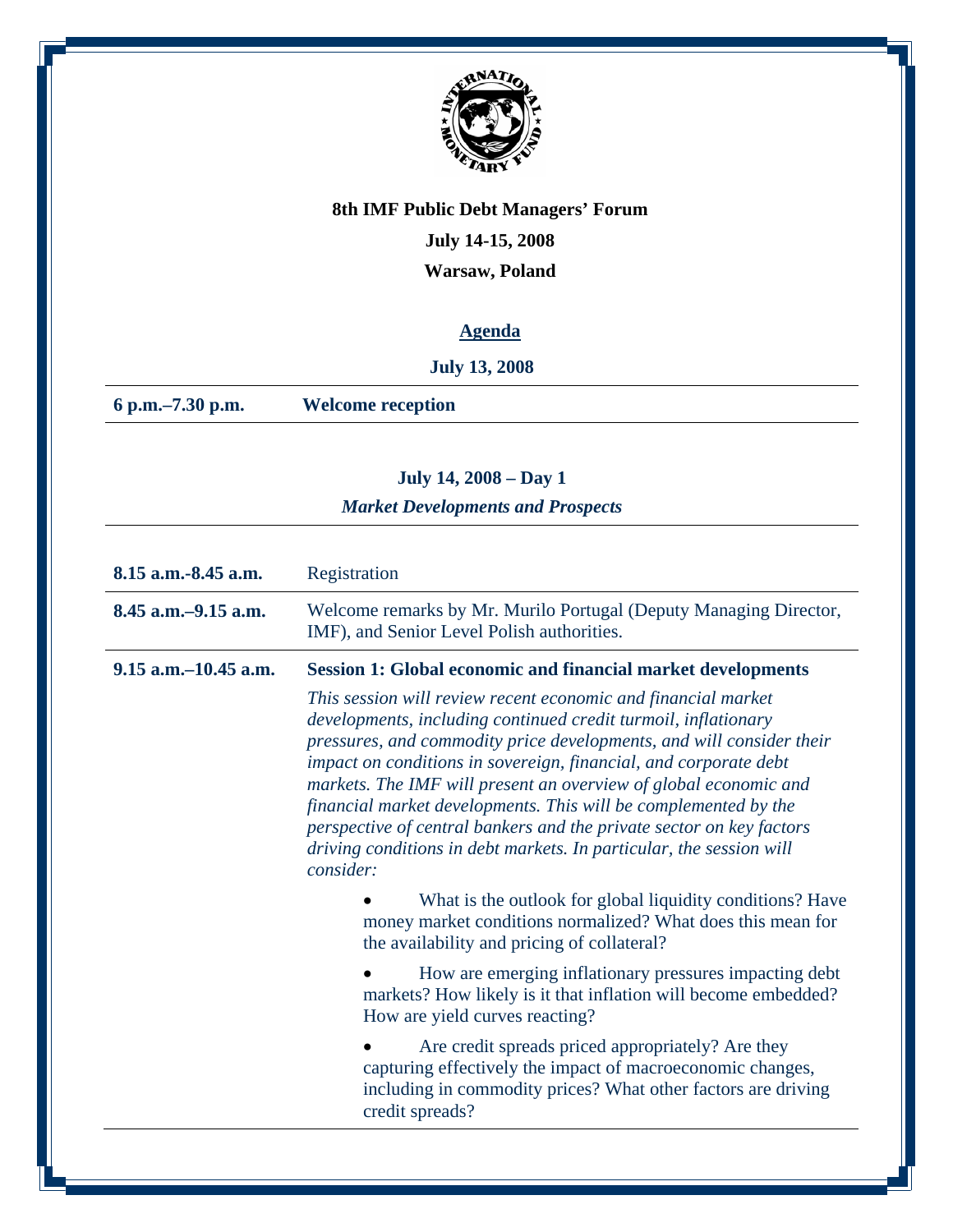

### **July 14-15, 2008**

**Warsaw, Poland** 

Chair: Mr. Portugal, IMF Presenters: IMF (Mr. Caruana), Goldman Sachs, NY Fed, Hungary (CB), Ashmore Discussant: Moody's Open Discussion: 30 mins

| $10.45$ a.m. $-11.00$ a.m. | <b>Coffee break</b>                                                                                                                                                                                                                                                                                                                                                                                                                                                                                                                                                                               |
|----------------------------|---------------------------------------------------------------------------------------------------------------------------------------------------------------------------------------------------------------------------------------------------------------------------------------------------------------------------------------------------------------------------------------------------------------------------------------------------------------------------------------------------------------------------------------------------------------------------------------------------|
| 11.00 a.m. $-12.30$ p.m.   | <b>Session 2: Outlook for EM debt managers and debt markets</b>                                                                                                                                                                                                                                                                                                                                                                                                                                                                                                                                   |
|                            | This session will consider the outlook for debt management, debt<br>issuance and domestic debt markets in EM countries. It will discuss the<br>scale of resilience to the ongoing market turmoil and its aftermath, and<br>the potential impact of asset reallocation in mature markets. It will also<br>discuss the inflation outlook and policy measures to control it and their<br>impact on domestic EM debt markets. Representatives of the ratings<br>industry, the sell-side and the buy-side will present their perspective.<br>EM debt managers will also present their own perspective. |
|                            | This session will address the following issues:                                                                                                                                                                                                                                                                                                                                                                                                                                                                                                                                                   |
|                            | What is the outlook for rating upgrades and downgrades?<br>What are likely to be key drivers and potential triggers<br>underlying any changes in sovereign ratings?                                                                                                                                                                                                                                                                                                                                                                                                                               |
|                            | What opportunities are there for EM borrowers<br>(sovereign, financial, and corporate) to tap international capital<br>markets? Is there still scope for international issuance in local<br>currency?                                                                                                                                                                                                                                                                                                                                                                                             |
|                            | What are the current drivers of demand for EM fixed<br>income assets (sovereign, financial, and corporate)? How are<br>tighter financing conditions (such as higher haircuts, reduced<br>pool of acceptable collateral, tighter counterparty credit lines,<br>etc.) affecting investment decisions?                                                                                                                                                                                                                                                                                               |
|                            | Has there been a shift in demand for local versus<br>international debt issues? Has investors' risk appetite for EM<br>assets changed?                                                                                                                                                                                                                                                                                                                                                                                                                                                            |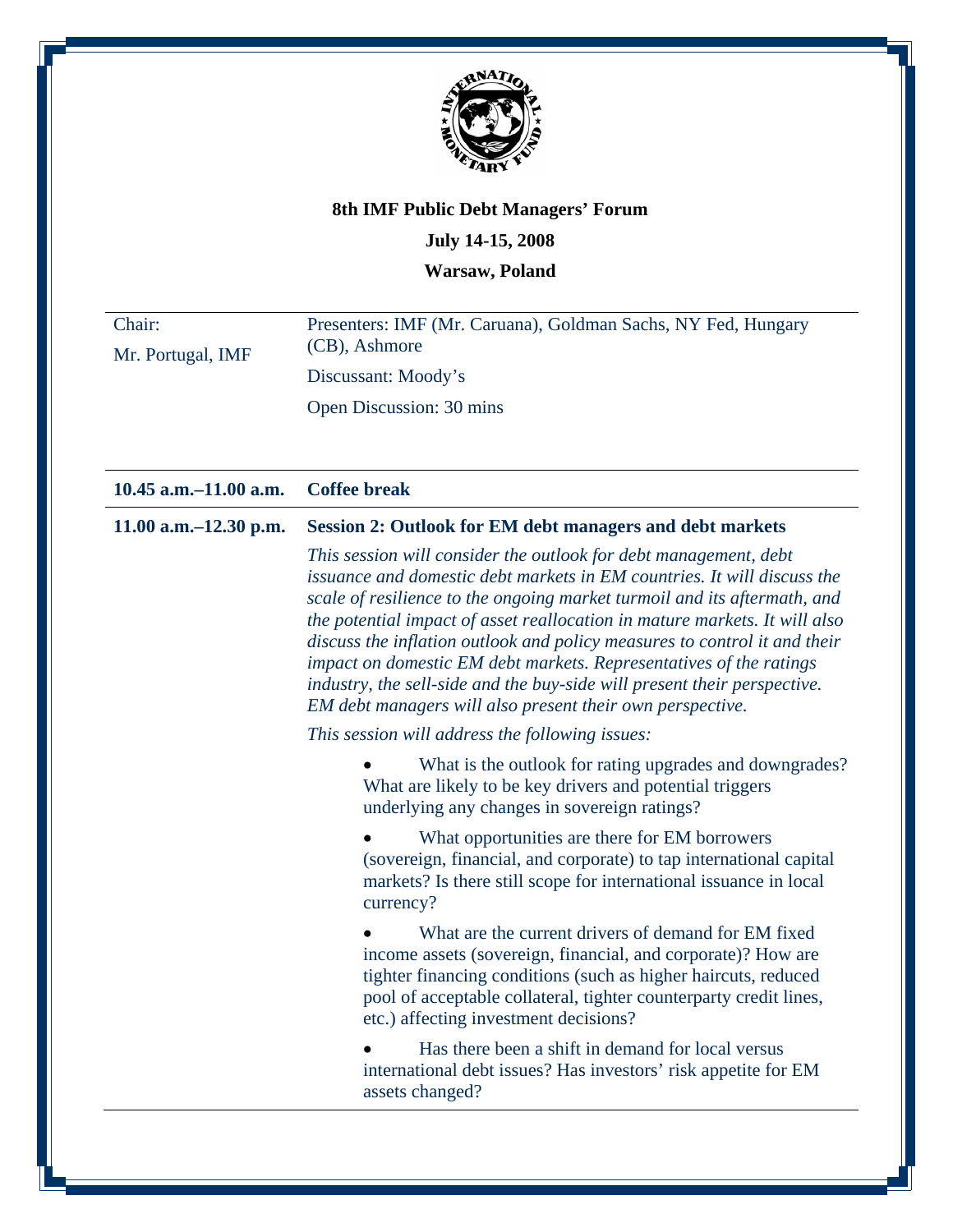

| Chair:                                 | Presenters: Moody's, Citi, India (RBI), Mexico |
|----------------------------------------|------------------------------------------------|
| Mr. Klimaszewski,                      | Discussants: AXA, EMSO, EuroMTS, Goldman Sachs |
| Deptuy Director,<br>Financial Assets & | Open discussion: 30 mins                       |
| Liabilities Department,                |                                                |
| MoF, Poland                            |                                                |

#### **12.30 p.m.–2.15 p.m. Lunch**

#### **2.15 p.m.–3.30 p.m. Session 3: Managing risk in practice**

*This session will focus on recent experiences of EM debt managers in facing challenges in the implementation of their desired debt management strategies as a consequence of the continued volatility in debt markets. The IMF will present a brief overview on recent events in EM debt markets, highlighting the response function of debt managers to the emergence of some specific risks*—*including reduction in the foreign investors' demand, poor auction outcomes, and continued dislocation in key money markets. This will motivate a panel discussion on possible policy responses and potential risk mitigation strategies, focusing on the following issues:* 

• Are EM debt managers facing increased in risk implementing their debt management strategies? How acute are these risks?

• What are the implications for future EM issuance? Do debt managers need to adjust their planned borrowing plans?

What scope is there for EM debt managers to insulate and mitigate potential funding risks—postpone issuance, add auctions, change size or tenors of auctions, reject bids, build precautionary (cash) buffers? What constraints exist—fiscal, legal, institutional and market—on that scope?

• How responsive should debt managers be to changes in market conditions? How should debt managers find the appropriate balance between transparency and commitment (on the one hand) and responsiveness (on the other)? What triggers might be identified that would warrant a change in borrowing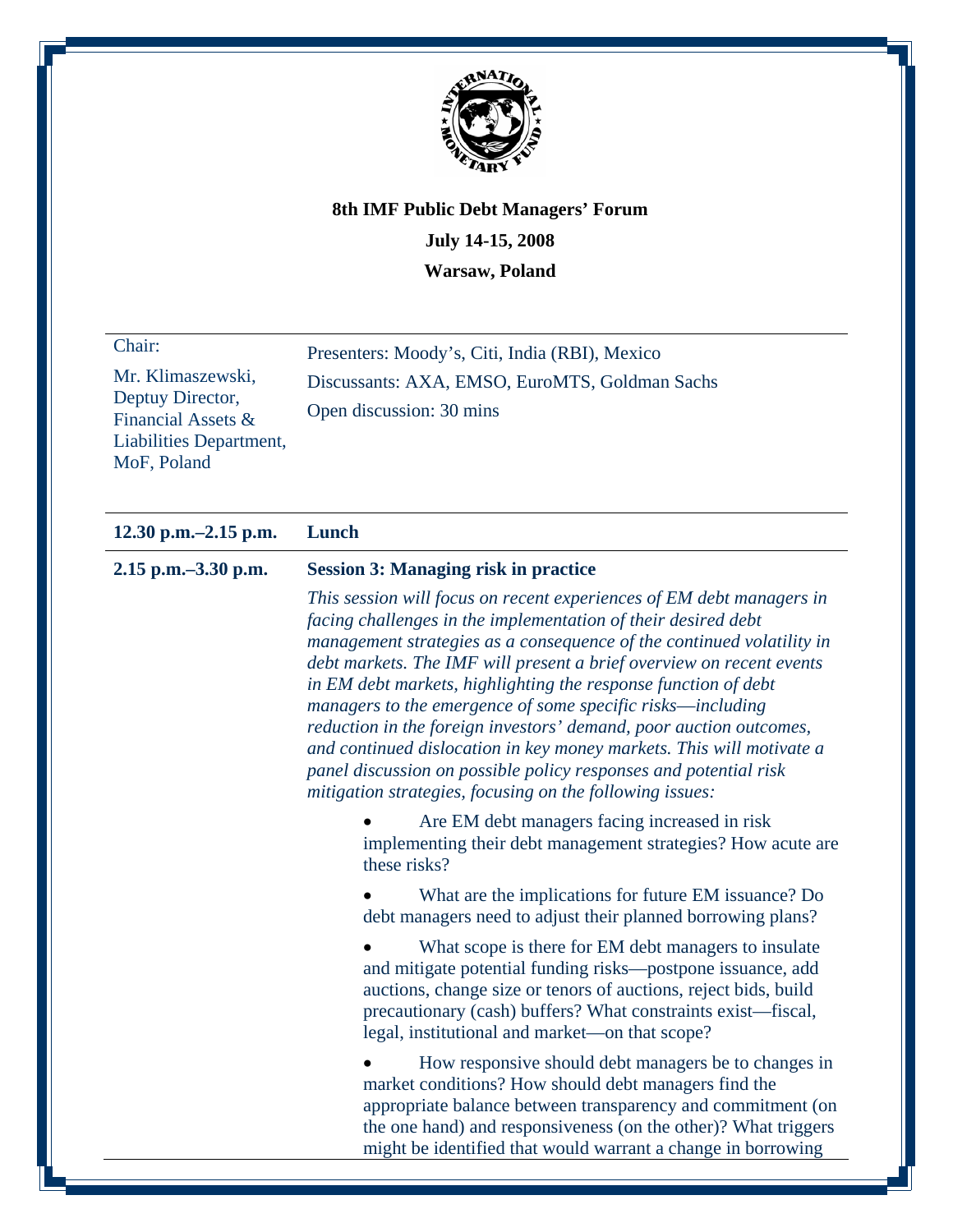

plans? How should debt managers communicate and interact with investors on these issues?

• Do investors perceive that risk for EM debt managers has increased? What would investors find to be an appropriate response to changes in market conditions? How would the private sector perceive or react to the implementation of risk mitigation strategies?

• How should debt managers communicate and interact with investors on these issues?

| Chair:                | <b>Presentation: IMF</b> staff                                                       |
|-----------------------|--------------------------------------------------------------------------------------|
| Professor Buiter, LSE | Discussants: Portugal, Brazil, Hungary, Turkey, South Africa, EMSO,<br>Citi, Moody's |
|                       | Open discussion: 30-40 mins                                                          |

| 3.30 p.m. - 3.45 p.m. | <b>Coffee break</b>                                                                                                                                                                                                                                                                                                                                                                                                                                                                                                                                                                                                                                                                                                                                                                                                                                                                                                                                                                                                                                                                                                                                                                                                                           |
|-----------------------|-----------------------------------------------------------------------------------------------------------------------------------------------------------------------------------------------------------------------------------------------------------------------------------------------------------------------------------------------------------------------------------------------------------------------------------------------------------------------------------------------------------------------------------------------------------------------------------------------------------------------------------------------------------------------------------------------------------------------------------------------------------------------------------------------------------------------------------------------------------------------------------------------------------------------------------------------------------------------------------------------------------------------------------------------------------------------------------------------------------------------------------------------------------------------------------------------------------------------------------------------|
| 3.45 p.m. - 5.30 p.m. | Session 4: Benefits and challenges arising from the regionalization<br>of debt markets                                                                                                                                                                                                                                                                                                                                                                                                                                                                                                                                                                                                                                                                                                                                                                                                                                                                                                                                                                                                                                                                                                                                                        |
|                       | This session will focus on the potential benefits and challenges<br>relating to operating within a regional debt market, with and without<br>common currencies. It will highlight key issues from the issuer and the<br>investor perspective, and aim to identify the key features that<br>determine a regional market. It will explore whether developing such<br>markets is an effective way to relieve some of the constraints and<br>challenges faced by issuers in small markets, including whether taking<br>a common approach across neighboring countries can increase the<br>attractiveness of the market to investors and effectively reduce<br>transaction costs. This session will draw on the perspectives of agents<br>involved in facilitating a regional approach to market development,<br>investors who trade EM assets as part of a regional asset class, debt<br>managers who issue in markets with a common currency and/or with<br>harmonized infrastructure and regulatory standards, and sell-side<br>responsible for bringing new investors into markets, to explore just<br>what is meant by regionalization of markets, and what are the<br>potential benefits and costs involved of neighboring countries working |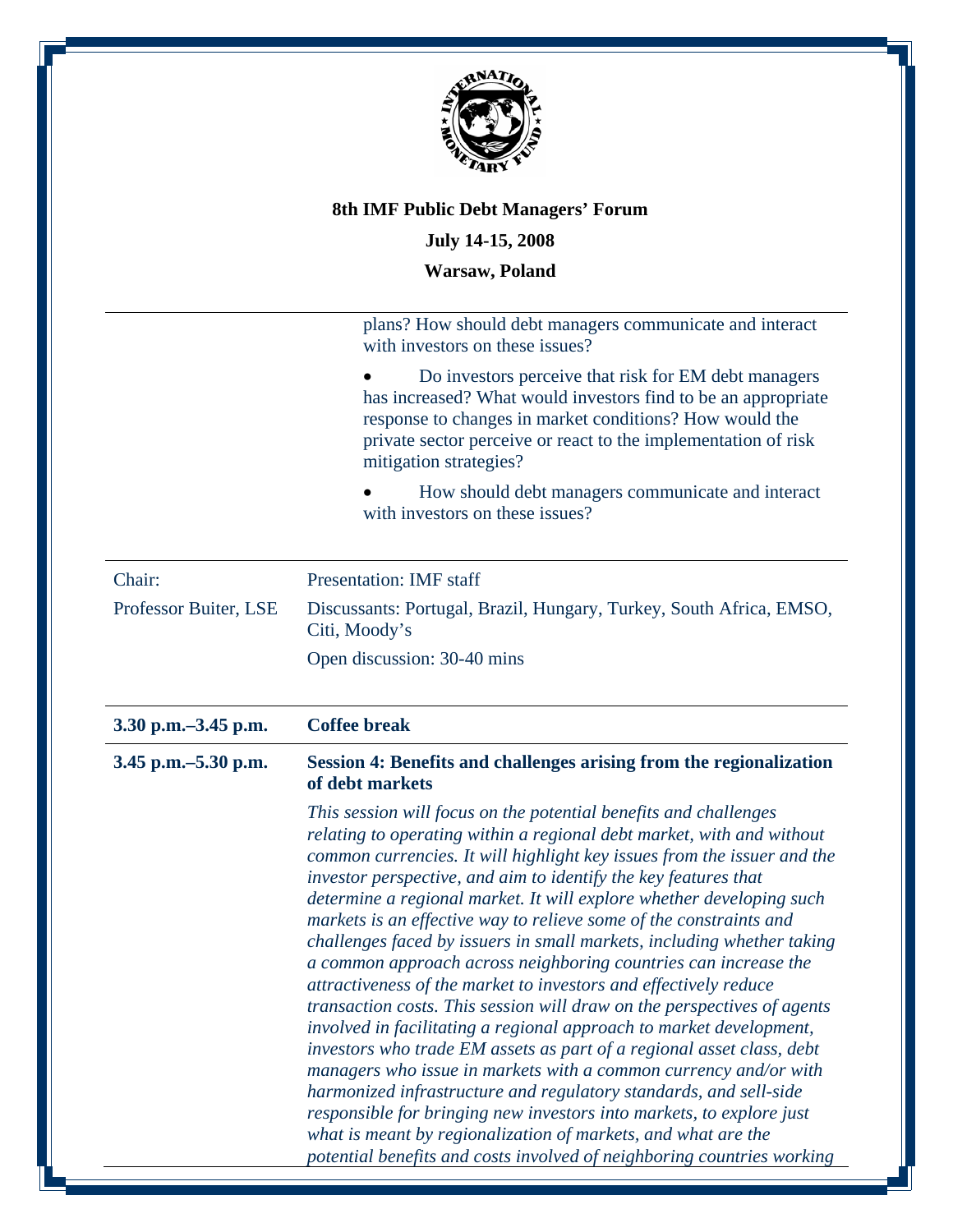

# **8th IMF Public Debt Managers' Forum July 14-15, 2008**

**Warsaw, Poland** 

*with each other to create a harmonized, regional approach to developing their debt markets. Questions that will be explored will include:* 

> What attributes make a market "regional"? Does it have to use a common currency? Does it have to use the same market infrastructure, i.e., trading system, clearing arrangements, payment, settlement, custody and depository systems? Does it need the same market microstructure, i.e., common approach to primary dealers, issuance techniques, use of benchmarks, etc.? Is the euro government bond market a regional market?

What are the challenges facing investors when considering accessing markets in neighboring countries? How important is it for issuers in neighboring countries to follow similar or standard approaches to issuance, investor communication, instrument design, etc. to facilitate investors entry into the market? Can debt managers enhance the appeal of their debt by adopting such standard approaches?

Are transaction costs associated with cross-border trading a significant impediment? Is the interlinkage of local CSD's across countries, and/or with international CSD's a significant entry hurdle for investors? Is the robustness of cross-border payment arrangements, custody and depository arrangements, etc. sufficient? Does home bias of investors continue to be a feature, even in "regional markets"?

• Can a small issuer effectively tap the investor base of larger, neighboring countries? Does this bring more benefits that simply tapping the international capital markets more broadly? Does this require small issuers to focus on larger, but fewer tenors? What does this imply for issuers' cost-risk preferences? Can issuers reduce their cost and risk by targeting a more regional investor base?

Is competition with other issuers a concern in a wider market with a regional perspective? How should smaller or newer issuers position themselves when competing in a regional space? How is that reflected in debt management operations?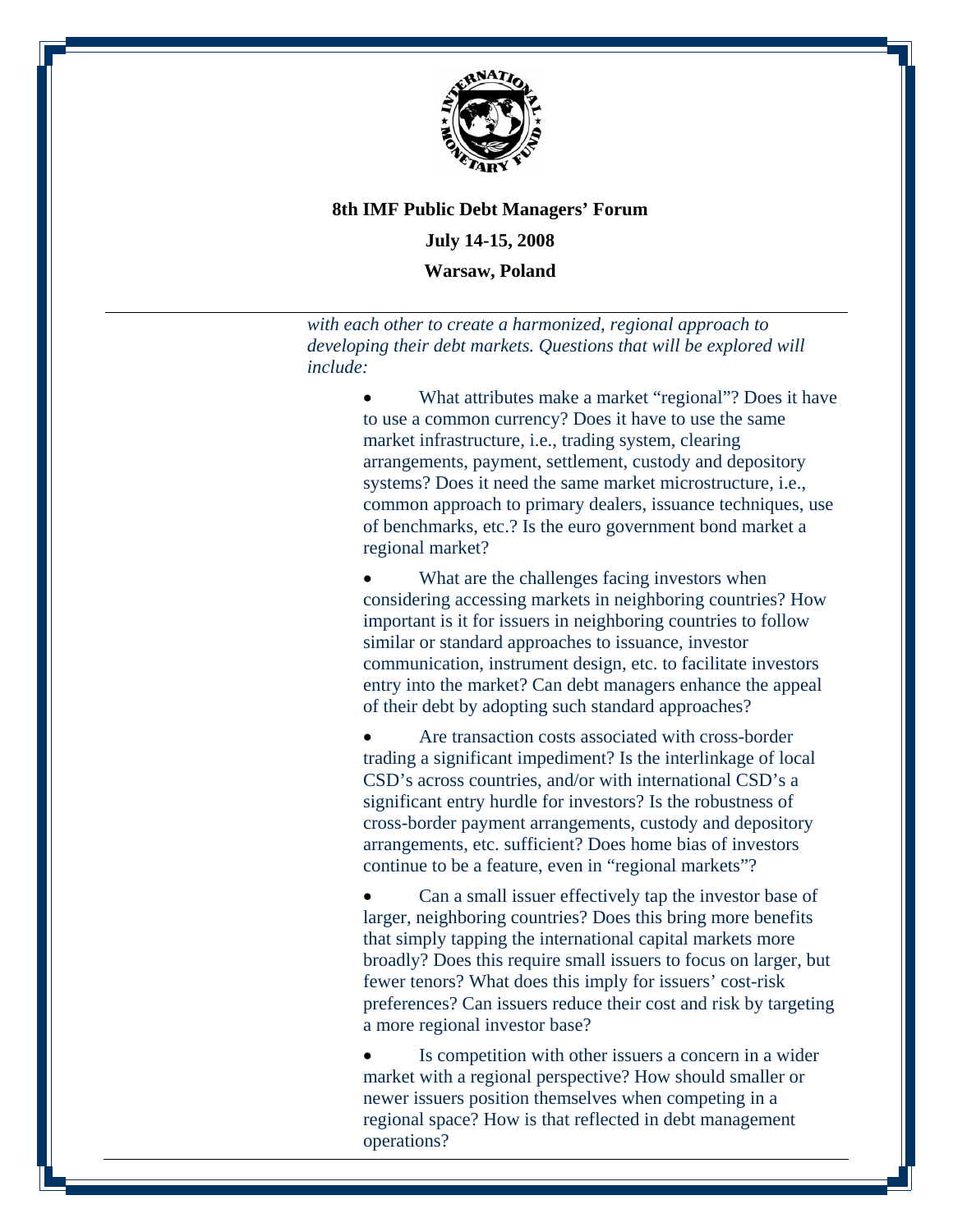

### **July 14-15, 2008**

#### **Warsaw, Poland**

• Can dealers effectively take a regional approach to their primary dealer operations? Does a standard approach by debt managers across the region facilitate the entry of new primary dealers, and associated commitment of capital to that market, by dealers active in neighboring countries?

### Chair:

Mr. Werner Studener, Deputy Deputy Director General, Market Operations, ECB Presenters: MTS, CRA Rogers Casey, Thailand, Poland, the **Netherlands** Discussants: AXA, Ashmore Open discussion: 30-40 mins

**7.00 pm Dinner** 

**Special address by Prof. Willem Buiter**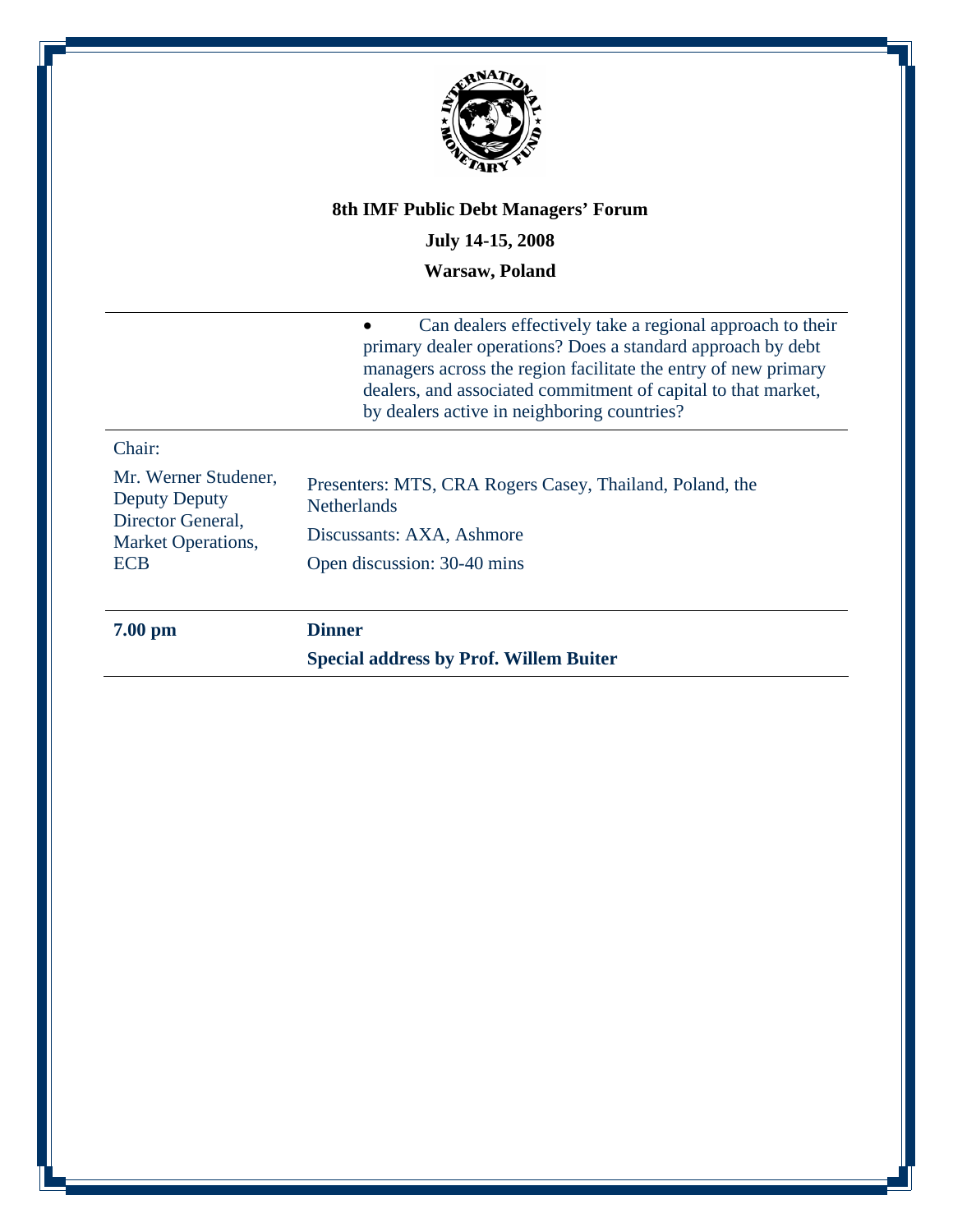

#### **July 15, 2008 – Day 2**

*Policy challenges and responses* 

#### **9.00 a.m.–10.30 p.m. Session 5: Contingent nature of rising vulnerabilities**

*This session will discuss identification and management of risks stemming from higher external borrowing by the private non-financial sector in EM countries, increased vulnerability of domestic banks in emerging markets to external market conditions, potential fiscal consequences of bank bailouts, their impact on debt management and appropriate policy mix response. In particular, the session will address the following questions and likely policy responses/reactions:* 

> • How has the relative mix of private and public sector external borrowing changed? Overall, how does the current external debt burden compare with that of 10 years ago? Is there a sense that the private sector is struggling to rollover this external debt? Is there a perception that fiscal risk may be increasing as a consequence of heightened corporate sector external vulnerabilities?

• How does the participation of non-residents in domestic capital markets contribute to these vulnerabilities? Are FX markets sufficiently robust to absorb potential capital in- and outflows? Are secondary bond markets sufficiently robust to absorb potential volatility in these portfolio flows?

• How can the public sector authorities (central banker, debt manager, financial regulator, etc.) effectively monitor and manage these developments, e.g., what is the role of investor relations; how robust is the approach to capital account liberalization; is there effective communication of risks and coordination of policies between the fiscal and monetary authorities; what is the role of debt managers in identifying and managing these risks?

• How important can rumor and market sentiment be, particularly with regard to potential weakness in the financial sector, be on the functioning of money, fixed income and equity markets? What is the potential impact on risk in the banking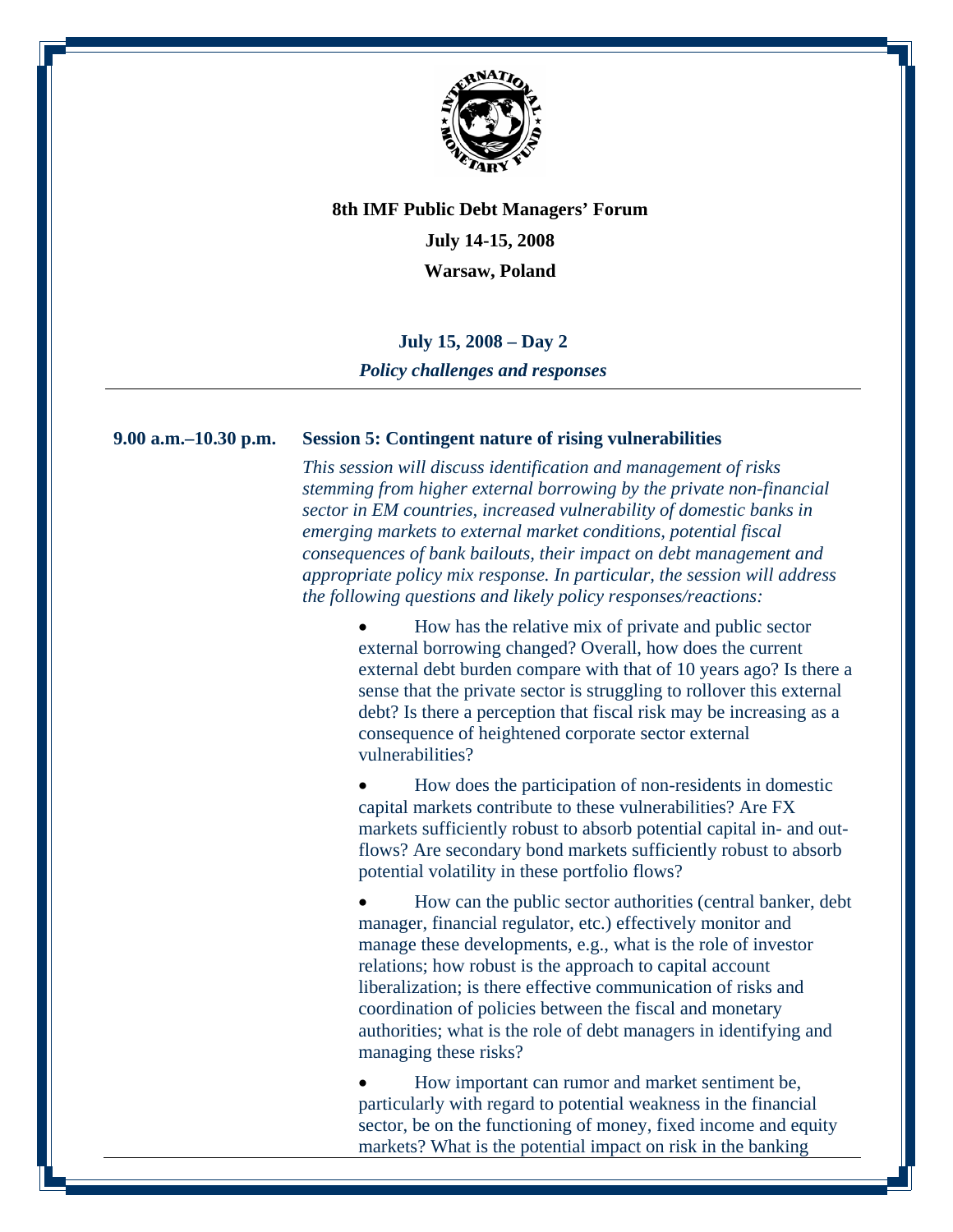

#### **July 14-15, 2008**

#### **Warsaw, Poland**

system? Are the authorities adequately capturing the scale of risk in the banking sector?

What are the potential fiscal consequences of a banking sector bail-out and its impact on debt management? What lessons have been learned from the experiences in the 1990s and early 2000s (magnitude of shocks, sources of fiscal risks, short-term impact of banking crisis on government securities markets, implications for public debt management of bank recapitalization though the issuance of securities)? What has changed since then and can these lessons be applied in the current environment?

• Is there a scope for coordination of policies to prevent and handle bank bail-outs?

| Chair:<br>Mr. Lorenzino,<br>Secretary of Finance,<br>Argentina | Presenters: NY Fed, South Africa, Turkey, Brazil<br>Discussant: Uruguay<br>Open discussion: 40 mins                                                                                                                                                                                                                                                                                                                                                                                                                        |
|----------------------------------------------------------------|----------------------------------------------------------------------------------------------------------------------------------------------------------------------------------------------------------------------------------------------------------------------------------------------------------------------------------------------------------------------------------------------------------------------------------------------------------------------------------------------------------------------------|
| $10.30$ a.m. $-11.00$ a.m.                                     | <b>Coffee break</b>                                                                                                                                                                                                                                                                                                                                                                                                                                                                                                        |
| $11.00$ a.m. $-12.30$ p.m.                                     | Session 6: Government cash flow management and its impact on<br>debt management                                                                                                                                                                                                                                                                                                                                                                                                                                            |
|                                                                | This session will focus on the links between government cash<br>management, debt management and monetary policy. It will highlight<br>issues in achieving effective coordination of these policy areas, including<br>the institutional arrangements. The session will involve a discussion on<br>technical aspects of cash flow management and the operational<br>interactions with debt management and monetary management<br>operations, with an exchange of experience between mature and<br>emerging market countries. |
|                                                                | What is needed to ensure coordination of fiscal and<br>monetary policy when managing surplus cash and short-term<br>borrowing requirements? What is the role of the debt<br>management unit in active cash management? Is the debt<br>management unit the most appropriate institutional setting for<br>cash management operations?                                                                                                                                                                                        |
|                                                                | What processes are necessary to ensure that usage of<br>short-term financial instruments for cash management purposes is                                                                                                                                                                                                                                                                                                                                                                                                   |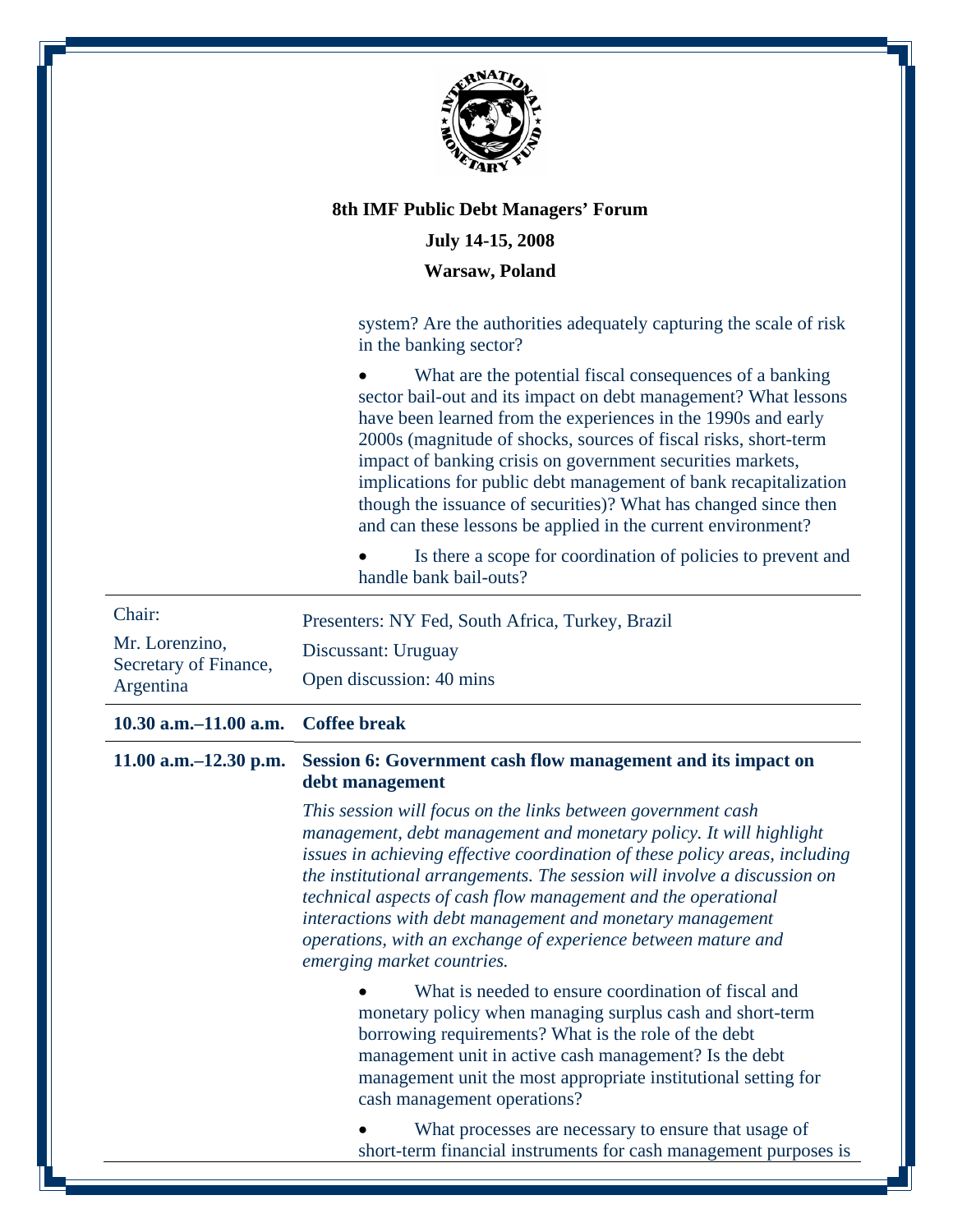

# **8th IMF Public Debt Managers' Forum July 14-15, 2008**

**Warsaw, Poland** 

|                         | effectively coordinated with medium-term debt issuance<br>programs? How is this achieved in advanced countries? What is<br>the experience in EMs?                                                                                                                                                                                                                                                                                |
|-------------------------|----------------------------------------------------------------------------------------------------------------------------------------------------------------------------------------------------------------------------------------------------------------------------------------------------------------------------------------------------------------------------------------------------------------------------------|
|                         | Why is the consolidation of government cash balances<br>into a Treasury Single Account (TSA) important from a debt<br>management perspective? Should cash balances of extra-<br>budgetary funds and/or sub-national government be included in<br>the TSA? How do advanced countries manage their banking<br>arrangements and what are the lessons to be learned from their<br>experiences?                                       |
|                         | Accurate cash flow forecasts are an essential element of<br>debt management operations. What is required to improve<br>accuracy—modeling vs. Financial Planning Information<br>Networks? What does experience teach us? What is the potential<br>role of the central bank in cash flow forecasting?                                                                                                                              |
| Chair:                  | Presenters: Sweden, UK, India (MOF), Macedonia, Poland (CB)                                                                                                                                                                                                                                                                                                                                                                      |
| Mr. Cottarelli, IMF     | Discussant: the Netherlands                                                                                                                                                                                                                                                                                                                                                                                                      |
|                         | Open discussion: 30 mins                                                                                                                                                                                                                                                                                                                                                                                                         |
|                         |                                                                                                                                                                                                                                                                                                                                                                                                                                  |
| 12.30 p.m. $-2.00$ p.m. | Lunch                                                                                                                                                                                                                                                                                                                                                                                                                            |
| 2.00 p.m. - 3.30 p.m.   | <b>Session 7: Debt management before and after EMU accession</b>                                                                                                                                                                                                                                                                                                                                                                 |
|                         | This session will discuss strategic and practical choices faced by debt<br>managers in countries planning to join the Eurozone. It will discuss<br>long-term issuance plans, instrument and currency choice, relations and<br>communication with investors, and will try to draw lessons for future<br>Eurozone members from the experience of countries already in the<br>Eurozone. In particular, the discussion will address: |
|                         | What are the practical challenges facing debt managers<br>converting from original currency to euro? Is it useful to establish<br>a presence in the euro market prior to accession? Should such<br>euro issues be issued domestically to faciliate compatability with<br>existing local debt? Should debt managers seek to establish<br>parallel euro and local currency issues that could be made<br>fungible on accession?     |